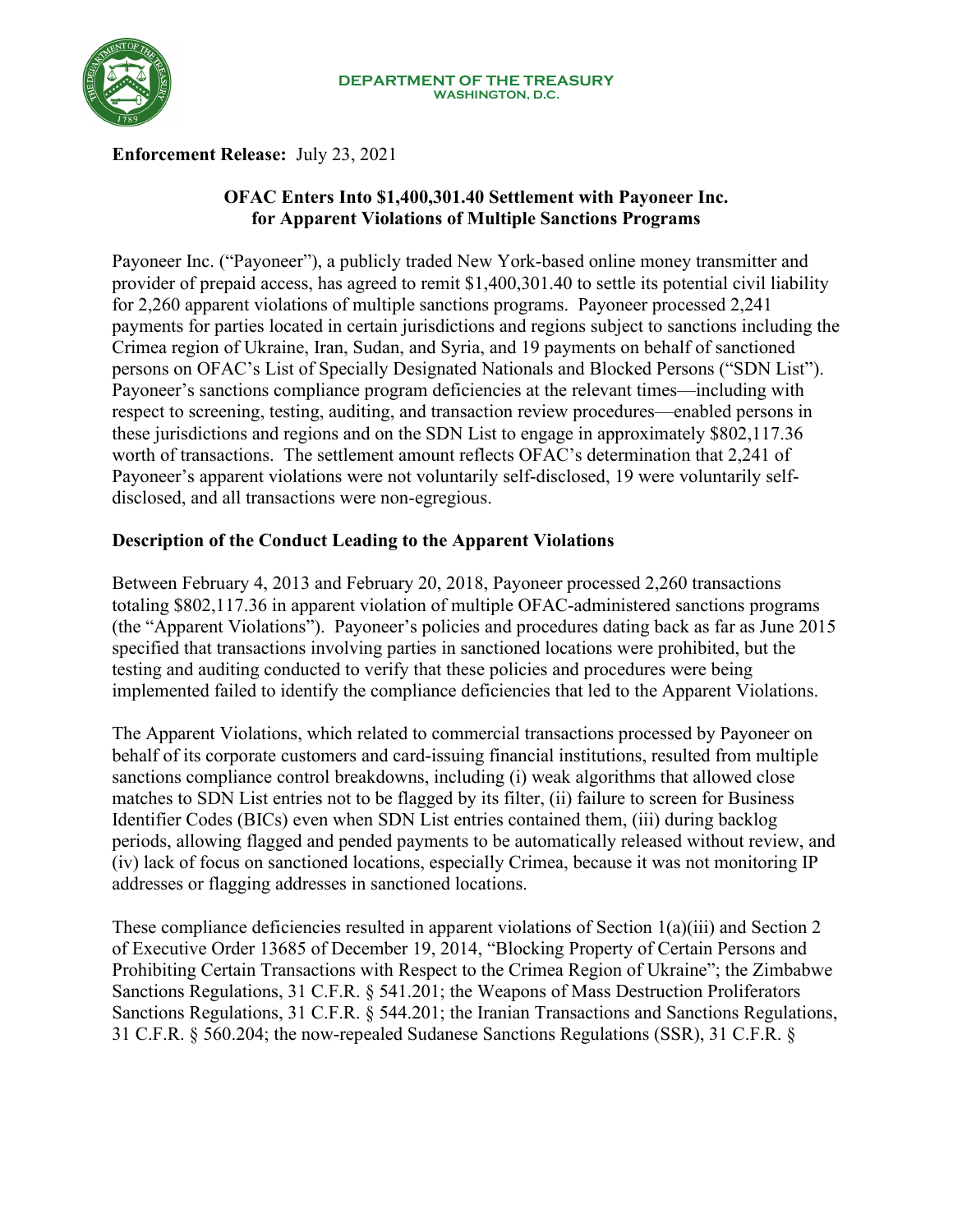$538.205$ ;<sup>[1](#page-1-0)</sup> and the Syrian Sanctions Regulations, 31 C.F.R. § 542.207.

### **Penalty Calculation and General Factors Analysis**

The statutory maximum civil monetary penalty applicable in this matter is \$666,142,614. OFAC determined that 2,241 of the Apparent Violations were not voluntarily self-disclosed, 19 were voluntarily self-disclosed, and all were non-egregious. Accordingly, under OFAC's Economic Sanctions Enforcement Guidelines ("Enforcement Guidelines"), the base civil monetary penalty amount applicable in this matter is \$3,889,726. The settlement amount of \$1,400,301.40 reflects OFAC's consideration of the General Factors under the Enforcement Guidelines.

OFAC determined the following to be **aggravating factors**:

- 1) Payoneer failed to exercise a minimal degree of caution or care for its sanctions compliance obligations when it allowed persons on the SDN List and persons in sanctioned locations to open accounts and transact as a result of deficient sanctions compliance processes that persisted for a number of years;
- 2) Payoneer had reason to know the location of the users it subsequently identified as located in jurisdictions and regions subject to sanctions based on common indicators of location within its possession, including billing, shipping, or IP addresses, or copies of identification issued in jurisdictions and regions subject to sanctions; and
- 3) The Apparent Violations caused harm to six different sanctions programs.

OFAC determined the following to be **mitigating factors**:

- 1) Upon discovering potential sanctions compliance issues, senior management acted quickly to self-disclose the Apparent Violations related to blocked persons and provided substantial cooperation throughout the investigation;
- 2) Payoneer has not received a penalty notice or Finding of Violation from OFAC in the five years preceding the date of the earliest transaction giving rise to the Apparent Violations;
- 3) Payoneer has represented that it has terminated the conduct that led to the Apparent Violations and undertook the following remedial measures intended to minimize the risk of recurrence of similar conduct in the future:

<span id="page-1-0"></span><sup>&</sup>lt;sup>1</sup> Effective October 12, 2017, pursuant to Executive Order 13761 (as amended by Executive Order 13804), U.S. persons are no longer prohibited from engaging in transactions that were previously prohibited solely under the SSR. Consistent with the revocation of these sanctions, OFAC removed the SSR from the Code of Federal Regulations on June 29, 2018. However, the revocation of these sanctions does not affect past, present, or future OFAC enforcement investigations or actions related to any apparent violations of the SSR arising from activities that occurred prior to October 12, 2017.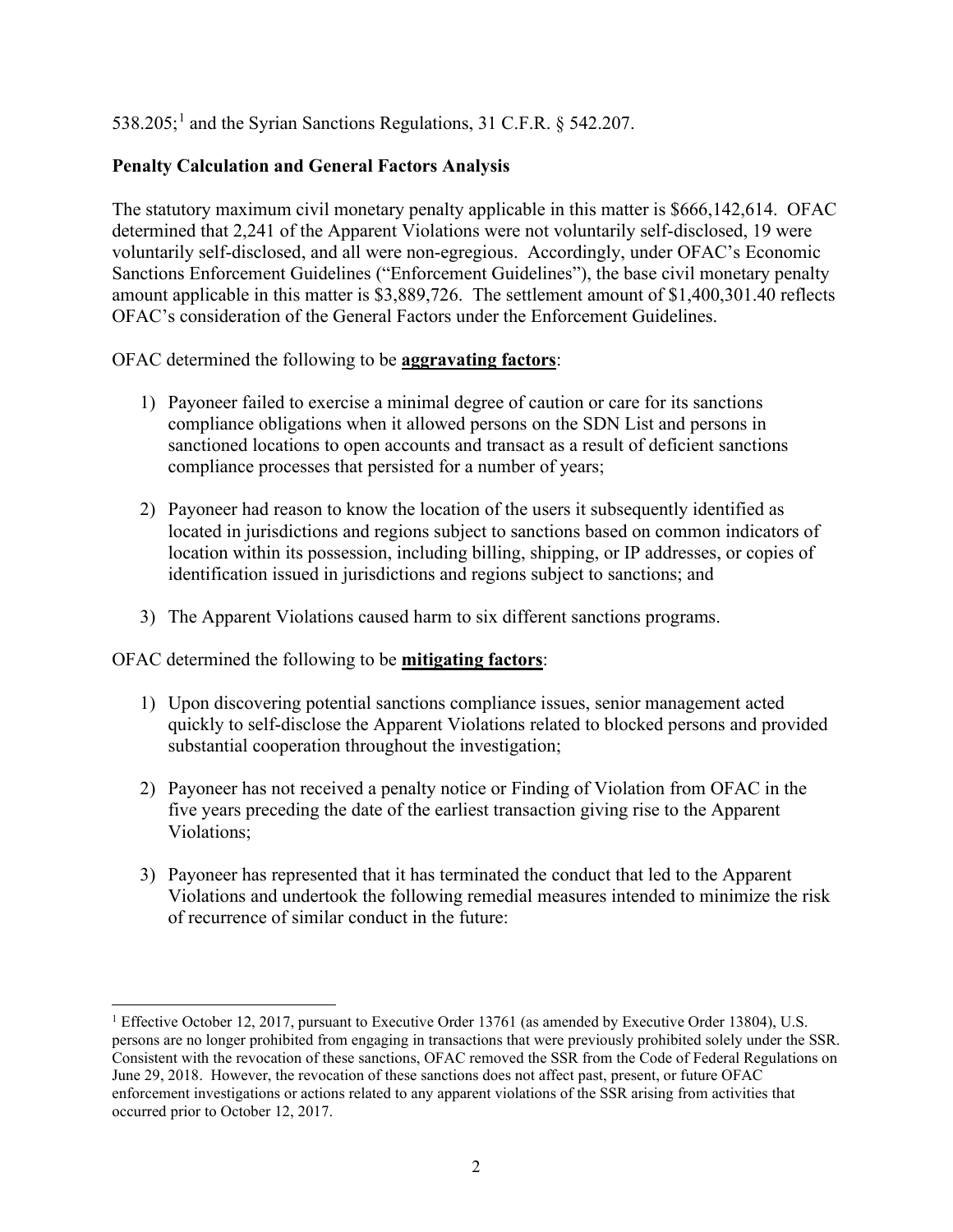- Replacing its Chief Compliance Officer, retraining all compliance employees, and hiring new compliance positions focused specifically on testing;
- Enhancing its screening software to include financial institution alias names and BIC codes and automatically triggering a manual review of payments or accounts that match persons on the SDN List;
- Enabling the screening of names, shipping and billing addresses, and IP information associated with account holders to identify jurisdictions and regions subject to sanctions;
- Pending transactions flagged by its filter instead of allowing them to complete during a backlog; and
- A daily review of identification documents uploaded to Payoneer, and a rule engine that stops payments with identification indicating jurisdictions and regions subject to sanctions.
- 4) As part of its agreement with OFAC, Payoneer has undertaken to continue its implementation of these and other compliance commitments.

# **Compliance Considerations**

This action highlights that money services businesses—like all financial service providers—are responsible for ensuring that they do not engage in unauthorized transactions prohibited by OFAC sanctions, such as dealings with blocked persons or property, or engaging in prohibited trade-related transactions with jurisdictions and regions subject to sanctions. To mitigate such risks, money services businesses should develop a tailored, risk-based sanctions compliance program. OFAC's *[Framework for OFAC Compliance Commitments](https://home.treasury.gov/system/files/126/framework_ofac_cc.pdf)* notes that each risk-based sanctions compliance program will vary depending on a variety of factors, including the company's size and sophistication, products and services, customers and counterparties, and geographic locations, but should be predicated on and incorporate at least five essential components of compliance: (1) management commitment; (2) risk assessment; (3) internal controls; (4) testing and auditing; and (5) training.

Within that framework, this enforcement action emphasizes the importance of effective screening not only for persons on the SDN List but also for sanctioned locations; ensuring that audits of OFAC compliance programs focus not only on persons on the SDN List but also on sanctioned locations; performing algorithm testing to be sure filters are flagging payments within expected parameters; screening for BIC codes, especially when OFAC includes them in SDN List entries; and holding flagged payments until they have been reviewed.

### **OFAC Enforcement and Compliance Resources**

On May 2, 2019, OFAC published *[A Framework for OFAC Compliance Commitments](https://home.treasury.gov/system/files/126/framework_ofac_cc.pdf)* in order to provide organizations subject to U.S. jurisdiction, as well as foreign entities that conduct business in or with the United States or U.S. persons, or that use U.S.-origin goods or services, with OFAC's perspective on the essential components of a sanctions compliance program. The *Framework* also outlines how OFAC may incorporate these components into its evaluation of apparent violations and resolution of investigations resulting in settlements. The *Framework*